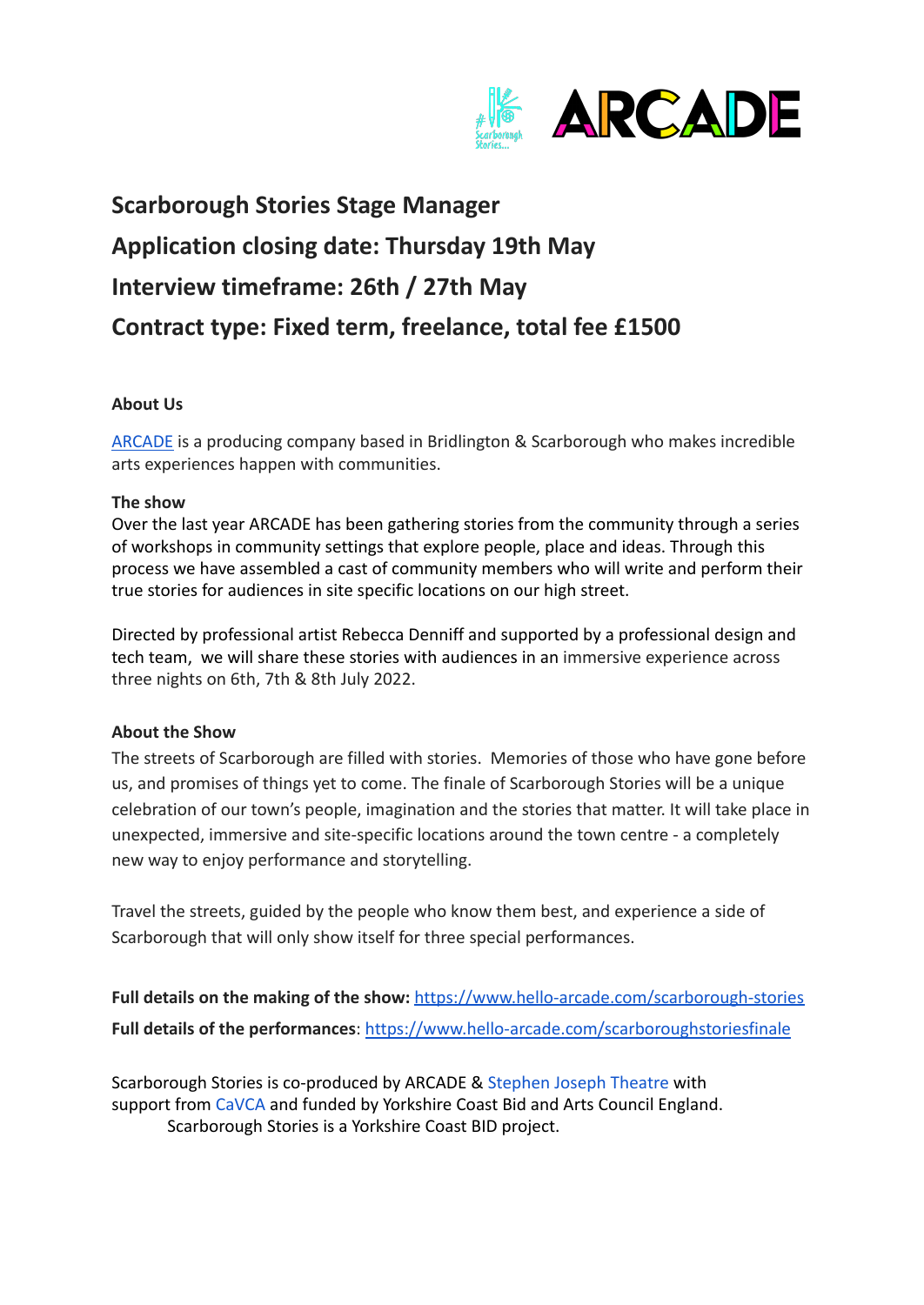

## **The role**

We need an enthusiastic, friendly and diligent stage manager, who can help us get the show ready and running in a safe and well coordinated manner, as well as supporting our community cast and overseeing some basic technical aspects of the production. As part of this role you'll need to fulfil some Production Manager responsibilities to support the realisation of the design and logistical prep for the show, with the support of the ARCADE team.

You will need to be able to stay calm, enjoy working on outdoor performance in non-theatre spaces and have a can do and practical attitude, with strong team leadership skills and ability to collaborate and communicate with others to make brilliant things happen.

The multiple, simultaneous performance aspect of the project cannot be overstated and we are looking for someone who can deliver the vision as well as provide feedback and support with what is possible.

You must be available for some admin/prep and production meetings in May and key dates as below:

- Saturday 2nd July final rehearsal
- Monday 4th July technical get in
- Tuesday & Weds 5th and 6th July rehearsals on site in
- Thurs 7th Saturday 9th July performances (7.30pm start time)
- Support get out on either 10th or 11th July tbc

### **Essential skills & experience required**

- Experience in professional stage manager or production manager role
- Experience / interest in working with community casts
- Experience / interest in outdoor theatre / art / festival production
- Knowledge of Scarborough (not essential)
- DBS check or happy to undertake one
- Strong communicator, team player with a flexible and can-do attitude

### **Responsibilities:**

### **General Project**

- Ensure good communication between project team and venues / partners. Represent the producers professionally to partners on the ground.
- Manage show running budget appropriately as per ARCADE procedures.

### **Production Prep (2 days approx)**

- Attend production meetings as required (zoom & in person)
- Support designer and LX designer to realise design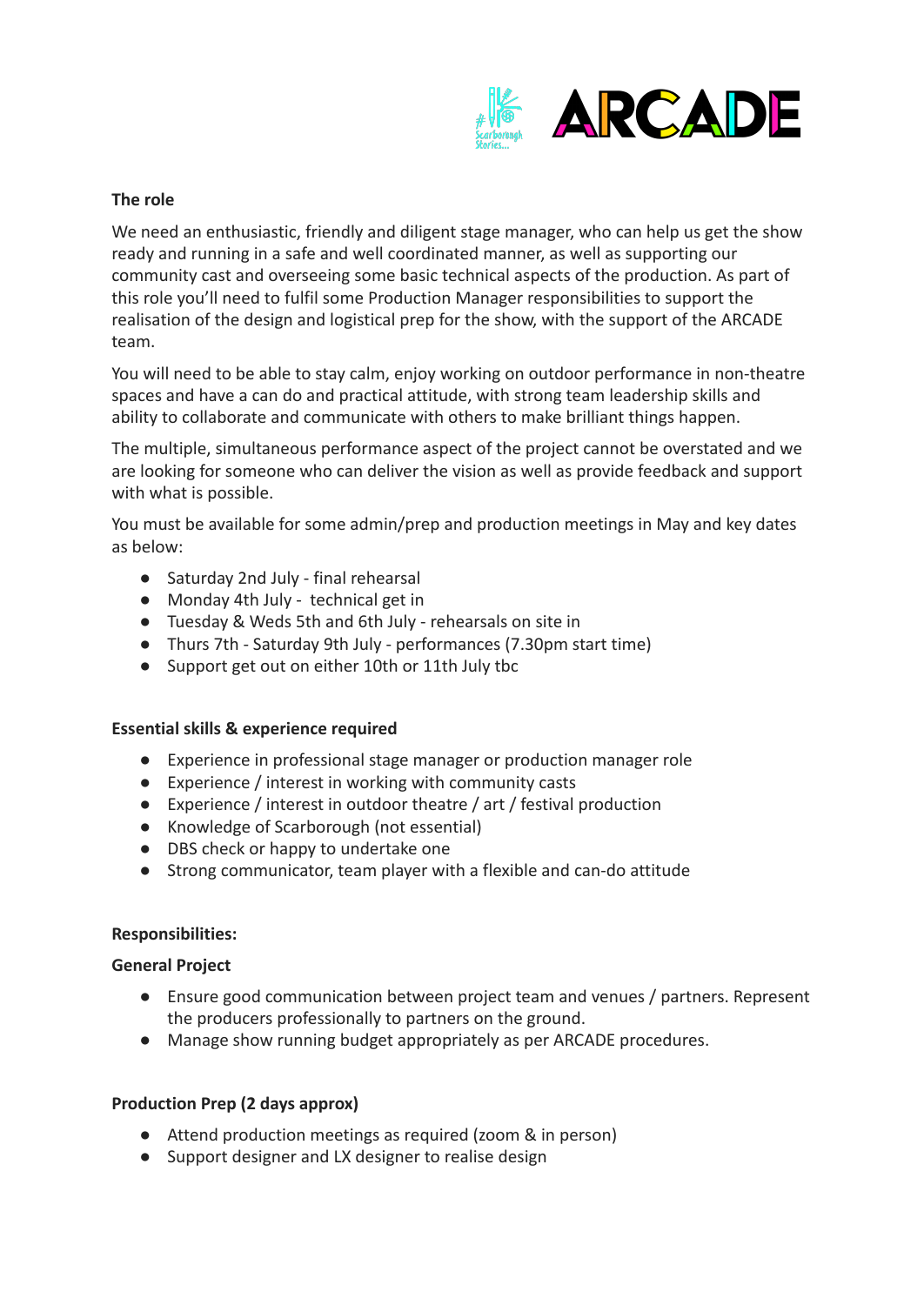

● Reccie to site to draft risk assessments for the performance with support from ARCADE

### **Rehearsals (4 days approx)**

- Oversee get in with ARCADE Producer and relevant venue staff in each location, ensuring all props, costume etc are ready.
- Update and manage schedule for the week in collaboration with the Director, and circulate call sheets daily.
- Support company care
- Support rehearsals and maintain the book.
- Liaise with Designer and support if needed
- Finalise Risk Assessment for each venue, in collaboration with ARCADE.

### **Show Running (3 performances)**

- Responsible for maintaining and setting all props, costumes and set.
- Cueing and running the show if appropriate.
- Powering up simple LX if appropriate
- Being mindful of other activity in the venues
- Be point of contact for make-up artist, if there is one.
- Wash costumes if required.
- Ensuring props, set etc are secure and safe at end of each day.
- Providing company care check ins & outs, flag up any problems to producers.
- Write daily show reports.

### **Get out (1 day)**

● Plan and oversee get-outs and storage of all set, costume and props, with ARCADE Producer.

### **Recruitment process**

Please send us a CV to [info@hello-arcade.com](mailto:info@arcade-helloarcade.com) by **Thursday 19th May 10 am.**

We will aim to contact all applicants by Friday 20th May and hold interviews (in person or via zoom) on either 26th or 27th May.

Stage Manager needs to be based in or able to commute to Scarborough.

### **Access**

We welcome applications from people of all backgrounds and walks of life, and we aim to be an inclusive and supportive team to work with.